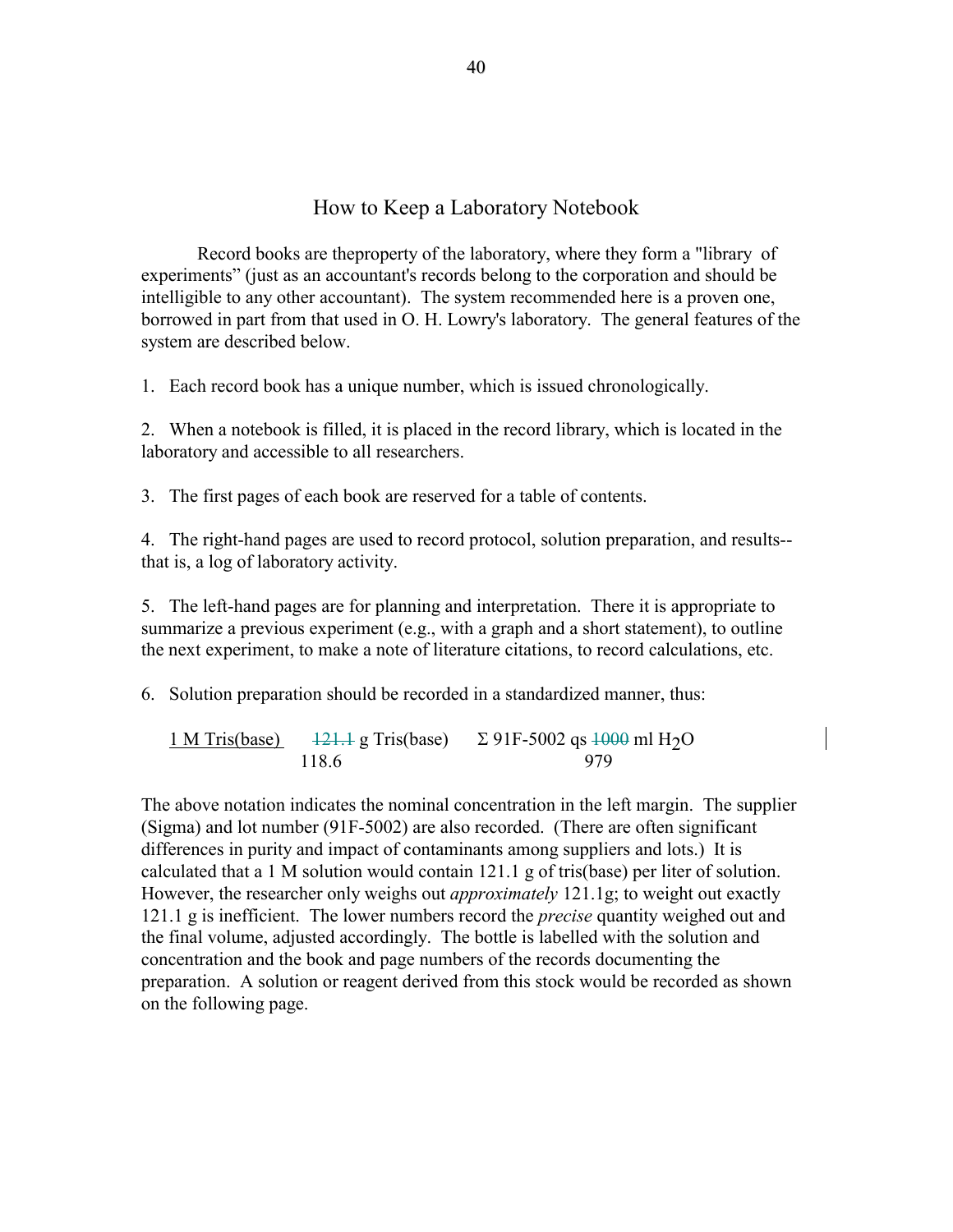100 mM Tris-Cl 10 ml l M Tris(base) 57/173  $(pH 8.1)$  + 0.2 ml 12 N HCl Mall KJAL qs 100 ml  $H<sub>2</sub>O$ electrode  $pH = 7.9$ 

"57/173" indicates the book and page number documenting preparation of the 1 M tris(base). Ingredients are added in order. The checks ( $\sqrt{ }$ ) are made as the ingredients are added.

Generally, solution concentrations are nominal. First, some reagents age (e.g., many enzymes lose activity during storage). Second, chemicals often are not supplied at absolute purity, and some inaccuracy accrues from imprecision in mass and volume measurements. Third, many solutions are required in small amounts and are expensive. For example, 100 ml of 10 mM (+)abscisic acid could be prepared accurately, but would cost more than US\$100,000! On the other hand, the required amount, say 0.25 ml, is difficult to prepare. A compromise is to make the solution, not by diluting to a final volume, but the *adding* a certain volume of diluent, accounting in an approximate way for volume displacement by the solute, thus:

 $100 \text{ mM } (+)$ ABA 6.6 mg  $(+)$ ABA Supplier, Lot number  $+0.246$  ml diluent

The total volume of this solution is approximately 0.25 ml, as 1 g ABA displaces about 0.6 ml of diluent.

In some cases, it is desirable to know precisely the concentration of reagent, even when the solution has necessarily been prepared imprecisely. Usually, the concentration is easy to measure. Thus, the original solution may be labelled  $100 \text{ mM } (+)$ ABA  $57/175$ ; after an accurate determination of the exact concentration ("standardized"), it is relabelled 97.4 mM (STD) (+)ABA 57/179.

7. Protocols should be written out in advance of their execution and some system must be used to ensure they are followed, especially when time is of the essence. There are two

simple ways to establish fidelity. The method **required** in this course is to place a check by each task as it is accomplished. A statement such as "expt like pg 10" wholly **inadequate**. A second method is to accumulate "waste" (e.g., after a pipette is used, it can be set aside, in sequence, at the edge of the work area). A typical protocol can be recorded as shown on the following page.